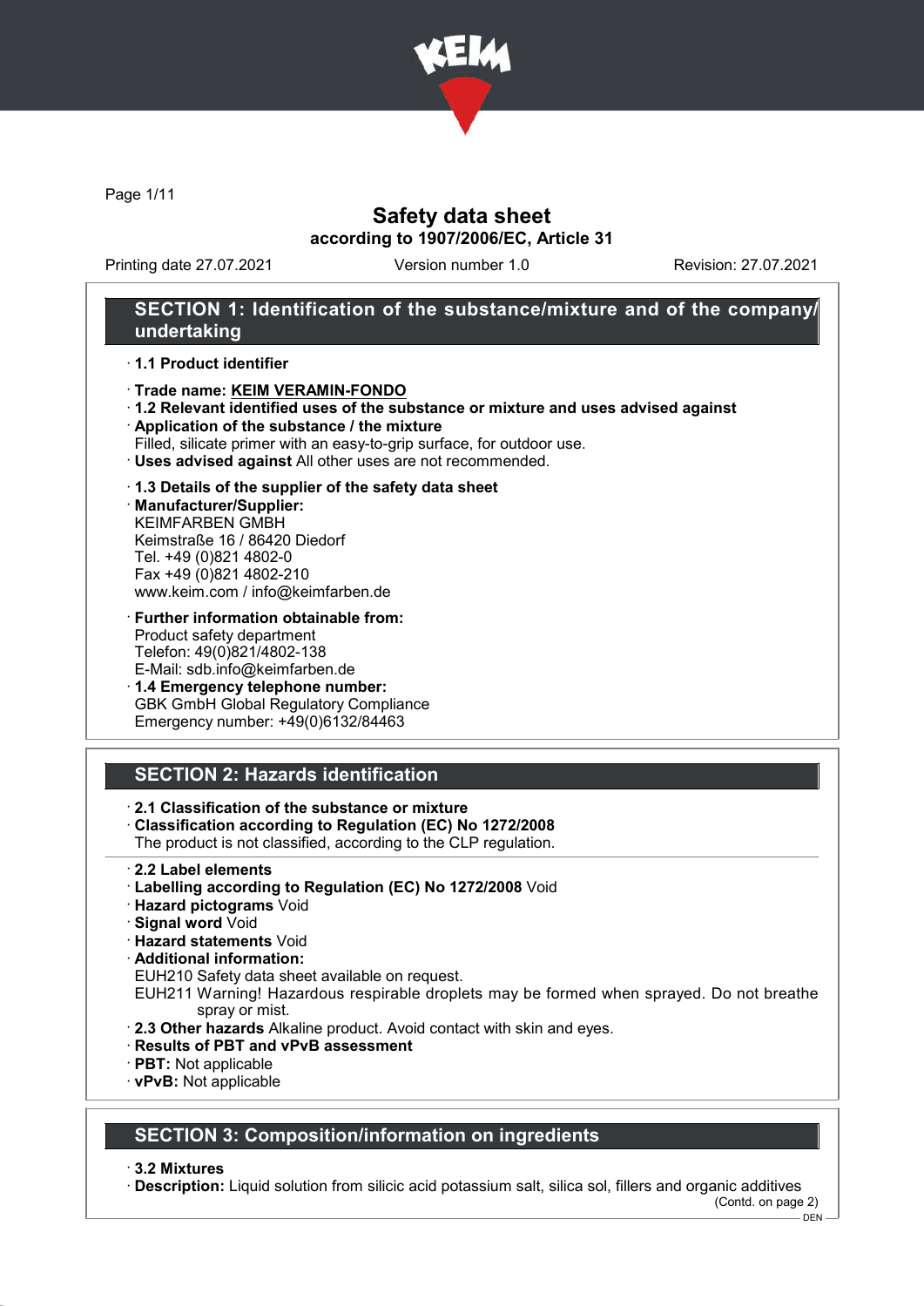

Page 2/11

# Safety data sheet according to 1907/2006/EC, Article 31

Printing date 27.07.2021 Version number 1.0 Revision: 27.07.2021

## Trade name: KEIM VERAMIN-FONDO

| CAS: 13463-67-7            | titanium dioxide [in powder form containing 1 % or more 2.5-10% |           |
|----------------------------|-----------------------------------------------------------------|-----------|
| EINECS: 236-675-5          | of particles with aerodynamic diameter $\leq 10 \mu m$ ]        |           |
| Index number: 022-006-00-2 | <b>◆ Carc. 2, H351</b>                                          |           |
| Reg.nr.: 01-2119486799-10- |                                                                 |           |
| <b>XXXX</b>                |                                                                 |           |
|                            |                                                                 |           |
| CAS: 1312-76-1             | Silicic acid, potassium salt                                    | $< 2.5\%$ |
| EINECS: 215-199-1          | Skin Irrit. 2, H315; Eye Irrit. 2, H319                         |           |
| Reg.nr.: 01-2119456888-17- | Specific concentration limits:                                  |           |
| <b>XXXX</b>                | Skin Irrit. 2; H315: $C \ge 40$ %                               |           |
|                            | Eye Irrit. 2; H319: $C \ge 40$ %                                |           |

# SECTION 4: First aid measures

- 
- · 4.1 Description of first aid measures · General information:
- No special measures required.
- When seeing the doctor we suggest to present this safety data sheet.
- · After inhalation: Supply fresh air; consult doctor in case of complaints.
- · After skin contact:
- Immediately wash with water and soap and rinse thoroughly.
- Do not use solvents or thinners.
- If skin irritation continues, consult a doctor.
- · After eye contact:
- Rinse opened eye for several minutes under running water. Then consult a doctor.
- · After swallowing:
- Rinse mouth and throat well with water.
- Do not induce vomiting; call for medical help immediately.
- · 4.2 Most important symptoms and effects, both acute and delayed No further relevant information available.
- · 4.3 Indication of any immediate medical attention and special treatment needed No further relevant information available.

# SECTION 5: Firefighting measures

· 5.1 Extinguishing media · Suitable extinguishing agents: Product itself does not burn. Co-ordinate fire-fighting measures to the fire surroundings. · 5.2 Special hazards arising from the substance or mixture In case of fire, the following can be released: carbon oxide (COx) silicon dioxid (SiO2) · 5.3 Advice for firefighters · Specila protective equipment: Wear self-contained respiratory protective device.

(Contd. on page 3)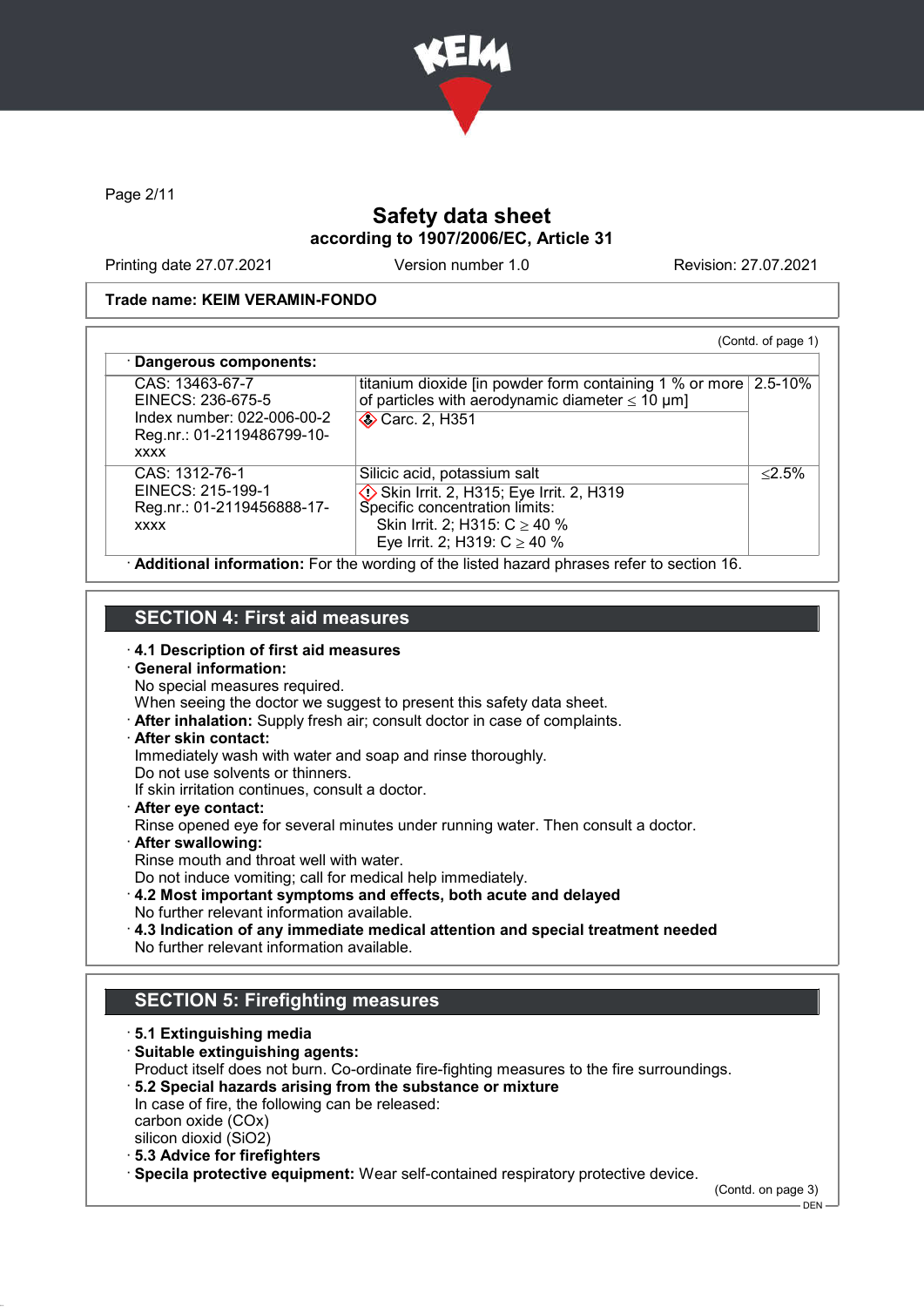

Page 3/11

# Safety data sheet according to 1907/2006/EC, Article 31

Printing date 27.07.2021 Version number 1.0 Revision: 27.07.2021

## Trade name: KEIM VERAMIN-FONDO

## · Additional information

(Contd. of page 2)

Dispose of fire debris and contaminated fire fighting water in accordance with official regulations. In case of fire do not breathe smoke, fumes and vapours.

## SECTION 6: Accidental release measures

- · 6.1 Personal precautions, protective equipment and emergency procedures Respect the protection rules (see section 7 a. 8). Use respiratory protective device against the effects of fumes/dust/aerosol. Ensure adequate ventilation Avoid contact with skin and eyes. Particular danger of slipping on leaked/spilled product. · 6.2 Environmental precautions: Do not allow product to reach soil, sewage system or any water course. Follow local governmental rules and regulations. · 6.3 Methods and material for containment and cleaning up: Absorb with liquid-binding material (sand, diatomite, acid binders, universal binders, sawdust). Dispose of the material collected according to regulations. Clear contaminated areas thoroughly. Flush rests with sufficient amount of water.
- 6.4 Reference to other sections See Section 7 for information on safe handling. See Section 8 for information on personal protection equipment. See Section 13 for disposal information.

# SECTION 7: Handling and storage

· 7.1 Precautions for safe handling Keep receptacles tightly sealed. Avoid contact with skin and eyes. Do not inhale aerosols. See item 8 (8.2) for information about suitable protective equipment and technical precautions. Respect the protection rules. Information about fire - and explosion protection: The product is not flammable. No special measures required. · 7.2 Conditions for safe storage, including any incompatibilities · Storage: · Requirements to be met by storerooms and receptacles: Store only in unopened original receptacles. Keep in the original containers in a cool and dry place. · Information about storage in one common storage facility: Do not store together with acids. · Further information about storage conditions: Please note information on label Store in a cool place. Protect from frost.

(Contd. on page 4)

<sup>–</sup> DEN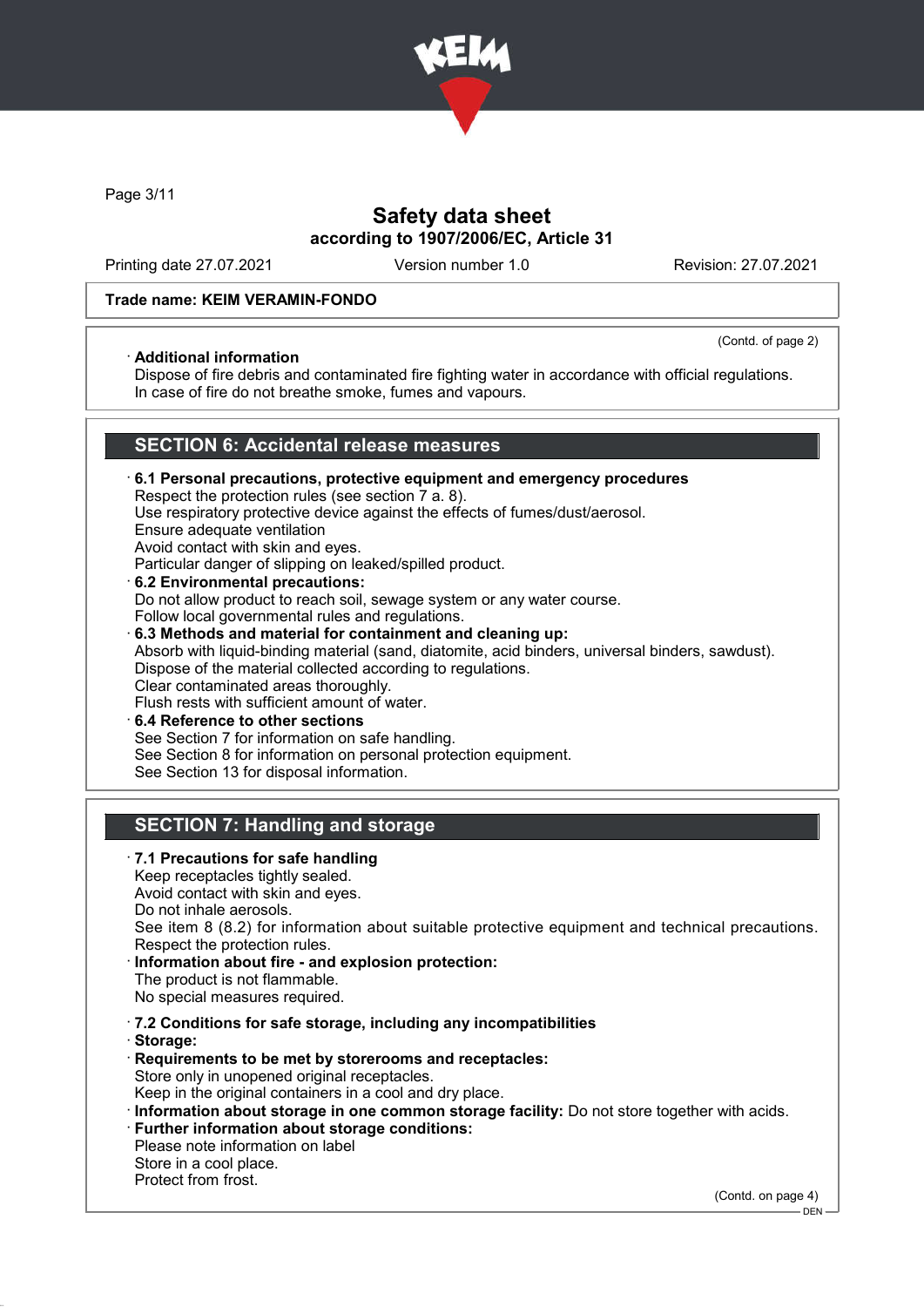

Page 4/11

# Safety data sheet according to 1907/2006/EC, Article 31

Printing date 27.07.2021 Version number 1.0 Revision: 27.07.2021

(Contd. of page 3)

#### Trade name: KEIM VERAMIN-FONDO

Protect from heat and direct sunlight.

· Storage class: 12

· 7.3 Specific end use(s) No further relevant information available.

## SECTION 8: Exposure controls/personal protection

· 8.1 Control parameters

## · Ingredients with limit values that require monitoring at the workplace:

#### 14808-60-7 Quartz (SiO2)

MAK (Germany) alveolengängige Fraktion

13463-67-7 titanium dioxide [in powder form containing 1 % or more of particles with aerodynamic diameter ≤ 10 μm]

AGW (Germany) Long-term value: 1.25\* 10\*\* mg/m<sup>3</sup>

2(II);\*alveolengängig\*\*einatembar; AGS, DFG

· Additional information: The lists valid during the making were used as basis.

- · 8.2 Exposure controls
- · Individual protection measures, such as personal protective equipment
- · General protective and hygienic measures:
- Avoid contact with the eyes and skin.
- Do not inhale aerosols.

Wash hands before breaks and at the end of work.

Immediately remove all soiled and contaminated clothing.

· Respiratory protection:

Use suitable respiratory protective device only when aerosol or mist is formed.

- Filter: P
- · Hand protection Protective gloves
- · Material of gloves
- suitable material e.g.:

Nitrile impregnated cotton-gloves

PVC or PE gloves

Recommended thickness of the material:  $\geq 0.5$  mm

Natural rubber, NR

Recommended thickness of the material:  $> 0.6$  mm

- Butyl rubber, BR
- Recommended thickness of the material:  $\geq 0.7$  mm

The selection of the suitable gloves does not only depend on the material, but also on further marks of quality and varies from manufacturer to manufacturer. As the product is a preparation of several substances, the resistance of the glove material can not be calculated in advance and has therefore to be checked prior to the application.

- Penetration time of glove material
	- Value for the permeation: level  $> 6$  (480 min)

The determined penetration times according to EN 16523-1:2015 are not performed under practical conditions. Therefore a maximum wearing time, which corresponds to 50% of the penetration time, is recommended.

(Contd. on page 5)

 $-$  DEN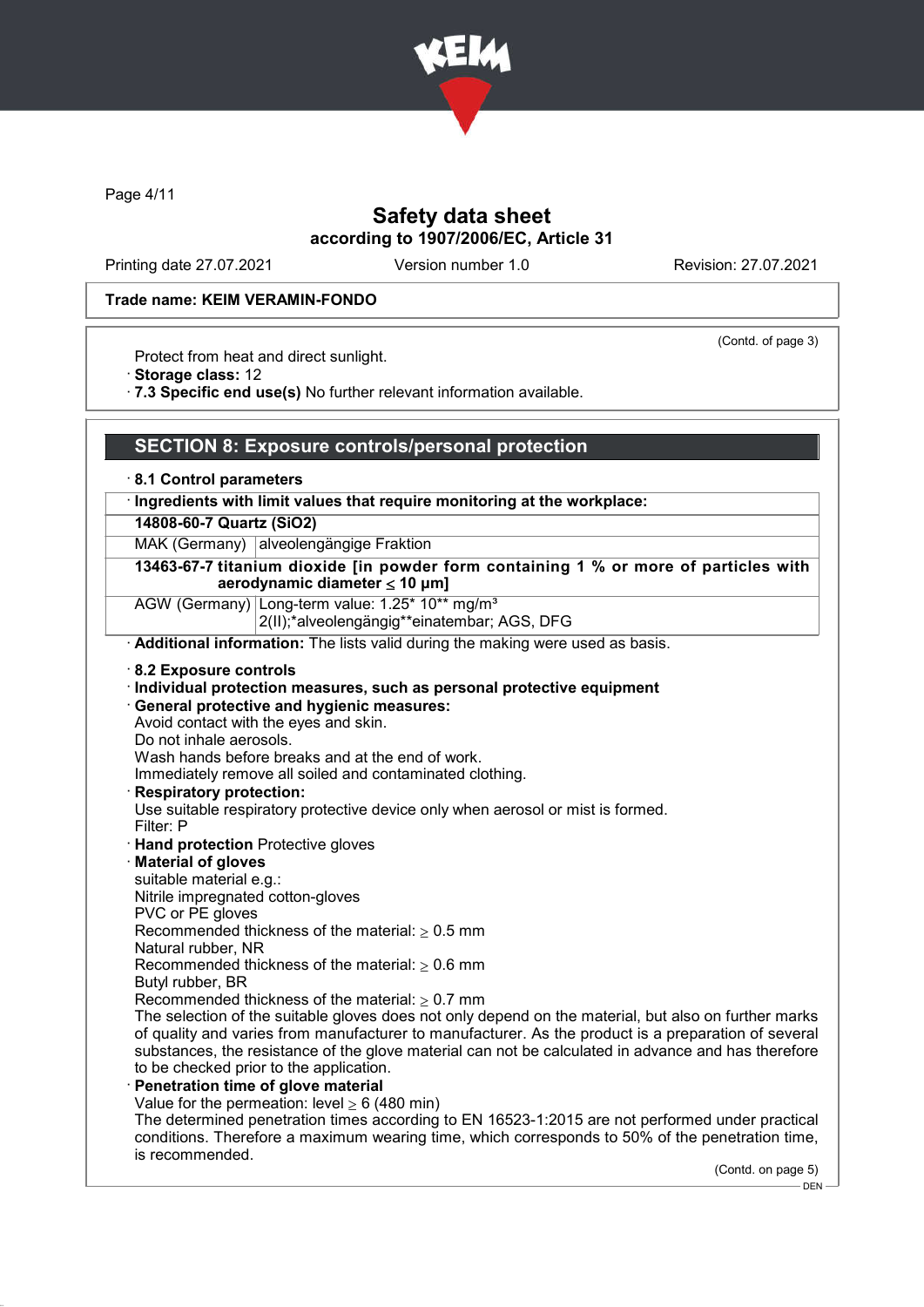

Page 5/11

# Safety data sheet according to 1907/2006/EC, Article 31

Printing date 27.07.2021 Version number 1.0 Revision: 27.07.2021

## Trade name: KEIM VERAMIN-FONDO

(Contd. of page 4) The exact break trough time has to be found out by the manufacturer of the protective gloves and has to be observed.

- · Eye/face protection Goggles recommended during refilling
- · Body protection: Protective work clothing After contact with skin wash thoroughly with water and apply lotion.
- · Environmental exposure controls See Section 12 and 6.2 No further relevant information available.

# SECTION 9: Physical and chemical properties

| 9.1 Information on basic physical and chemical properties |                                                |
|-----------------------------------------------------------|------------------------------------------------|
| <b>General Information</b>                                |                                                |
| · Colour:                                                 | Different, according to colouring.             |
| · Odour:                                                  | Weak, characteristic                           |
| Odour threshold:                                          | Not determined                                 |
| · Melting point/freezing point:                           | Not determined                                 |
| <b>Boiling point or initial boiling point and</b>         |                                                |
| boiling range                                             | Not determined                                 |
| · Flammability                                            | Not applicable                                 |
| <b>Lower and upper explosion limit</b>                    |                                                |
| · Lower:                                                  | Not applicable                                 |
| · Upper:                                                  | Not applicable                                 |
| · Flash point:                                            | Not applicable                                 |
| · Auto-ignition temperature:                              | Product is not selfigniting.                   |
| · Decomposition temperature:                              | Not determined                                 |
| · pH at 20 °C                                             | $~11*$                                         |
| · Viscosity:                                              |                                                |
| <b>Kinematic viscosity</b>                                | Not determined                                 |
| Dynamic at 20 °C:                                         | 1900-2500* mPas                                |
| · Solubility                                              |                                                |
| · water:                                                  | Miscible                                       |
| · Partition coefficient n-octanol/water (log              |                                                |
| value)                                                    | Not applicable                                 |
| · Vapour pressure:                                        | Not determined.                                |
| · Density and/or relative density                         |                                                |
| <b>· Density at 20 °C:</b>                                | 1.5-1.8* $g/cm3$                               |
| · Relative density                                        | Not determined                                 |
| · Vapour density                                          | Not applicable.                                |
|                                                           |                                                |
| $\cdot$ 9.2 Other information                             | * The values are for freshly produced material |
|                                                           | and may change with the time.                  |
| · Appearance:                                             |                                                |
| $\cdot$ Form:                                             | Pasty                                          |
|                                                           | (Contd. on page 6)                             |
|                                                           | DEN                                            |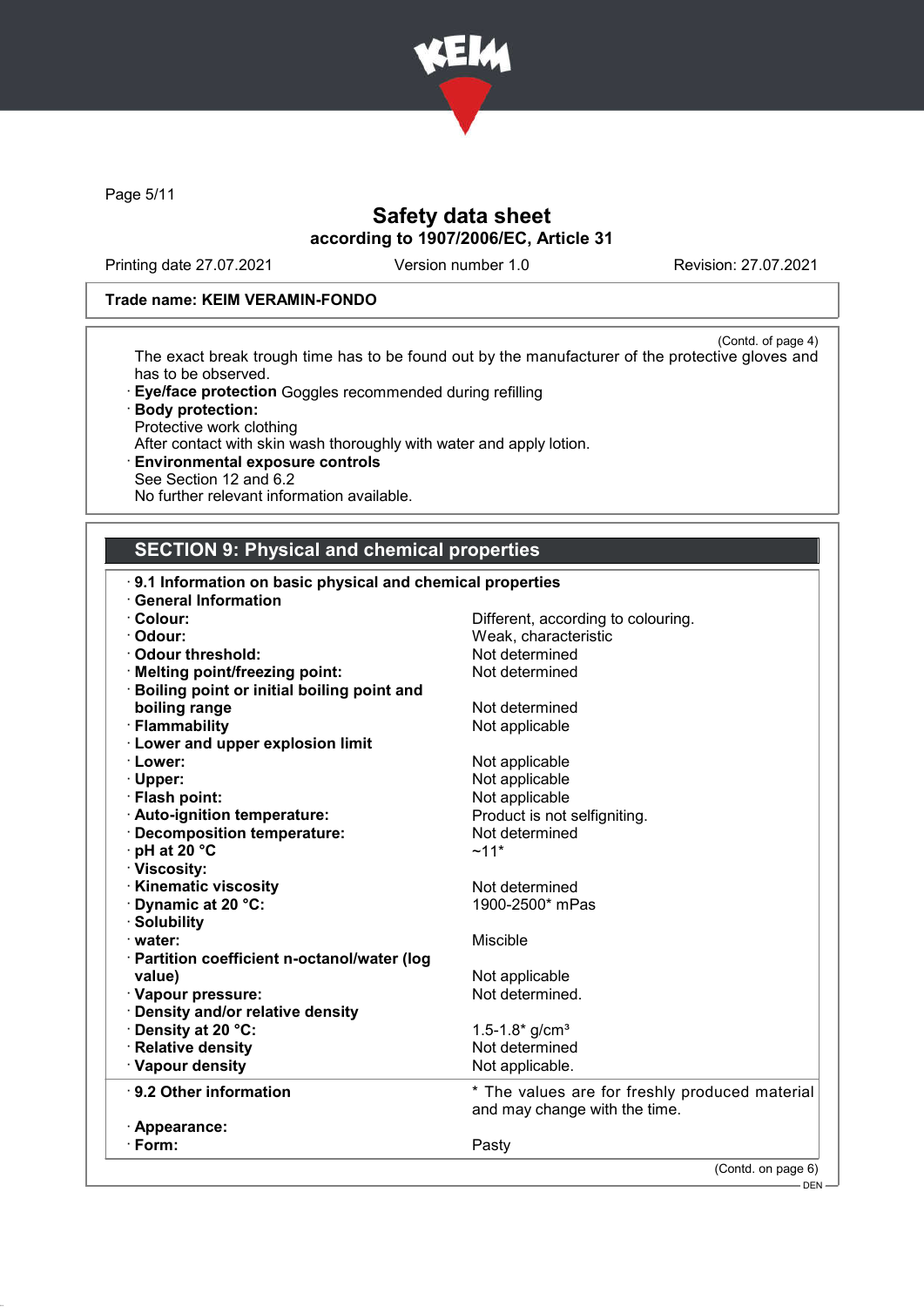

Page 6/11

# Safety data sheet according to 1907/2006/EC, Article 31

Printing date 27.07.2021 Version number 1.0 Revision: 27.07.2021

#### Trade name: KEIM VERAMIN-FONDO

|                                               | (Contd. of page 5)                            |
|-----------------------------------------------|-----------------------------------------------|
| Important information on protection of health |                                               |
| and environment, and on safety.               |                                               |
| · Ignition temperature:                       | Not determined                                |
| <b>Explosive properties:</b>                  | Product does not present an explosion hazard. |
| Change in condition                           |                                               |
| · Softening point/range                       |                                               |
| Oxidising properties:                         | Not applicable                                |
| <b>Evaporation rate</b>                       | Not applicable.                               |
| Information with regard to physical hazard    |                                               |
| classes                                       |                                               |
| · Explosives                                  | Void                                          |
| · Flammable gases                             | Void                                          |
| · Aerosols                                    | Void                                          |
| · Oxidising gases                             | Void                                          |
| · Gases under pressure                        | Void                                          |
| · Flammable liquids                           | Void                                          |
| · Flammable solids                            | Void                                          |
| · Self-reactive substances and mixtures       | Void                                          |
| · Pyrophoric liquids                          | Void                                          |
| · Pyrophoric solids                           | Void                                          |
| · Self-heating substances and mixtures        | Void                                          |
| Substances and mixtures, which emit           |                                               |
| flammable gases in contact with water         | Void                                          |
| · Oxidising liquids                           | Void                                          |
| · Oxidising solids                            | Void                                          |
| Organic peroxides                             | Void                                          |
| Corrosive to metals                           | Void                                          |
| <b>Desensitised explosives</b>                | Void                                          |

## SECTION 10: Stability and reactivity

· 10.1 Reactivity No further relevant information available.

· 10.2 Chemical stability Stable under normal conditions of storage and use.

· Thermal decomposition / conditions to be avoided:

No decomposition if used according to specifications.

- · 10.3 Possibility of hazardous reactions No dangerous reactions known.
- · 10.4 Conditions to avoid No further relevant information available.
- · 10.5 Incompatible materials:

Acids

oxidizing agents

· 10.6 Hazardous decomposition products:

In case of fire, the following can be released: Carbon oxides (COx)

silicon dioxid (SiO2)

(Contd. on page 7)

<sup>–</sup> DEN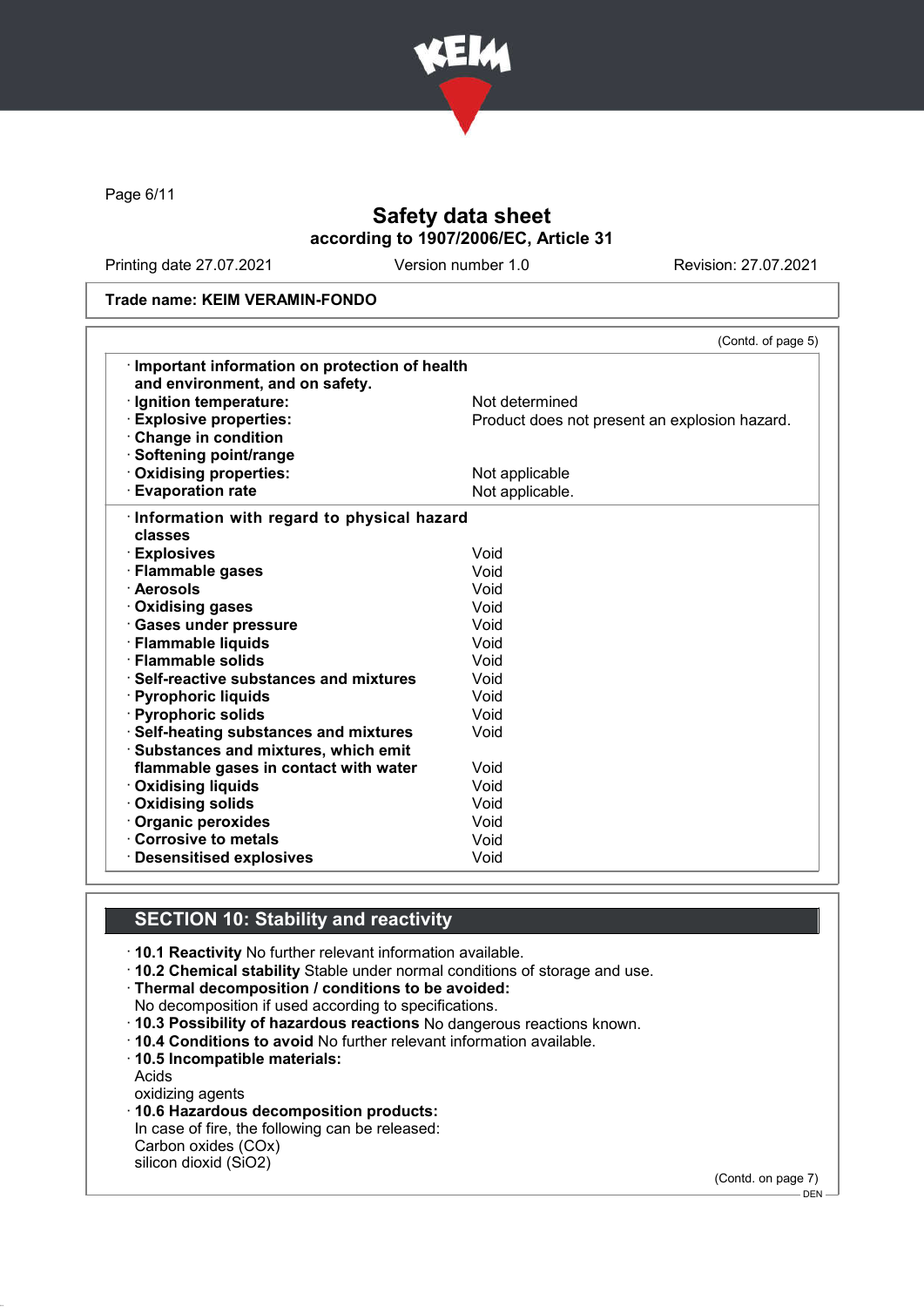

Page 7/11

# Safety data sheet according to 1907/2006/EC, Article 31

Printing date 27.07.2021 Version number 1.0 Revision: 27.07.2021

## Trade name: KEIM VERAMIN-FONDO

(Contd. of page 6)

No hazardous decomposition products if stored and handled as prescribed.

## SECTION 11: Toxicological information

· 11.1 Information on hazard classes as defined in Regulation (EC) No 1272/2008

· Acute toxicity Based on available data, the classification criteria are not met.

## · LD/LC50 values relevant for classification:

| 1317-65-3 Limestone |  |
|---------------------|--|
|---------------------|--|

| LD50<br>Oral | >5,000 mg/kg (rat) |
|--------------|--------------------|
|--------------|--------------------|

| 13463-67-7 titanium dioxide [in powder form containing 1 % or more of particles with |  |
|--------------------------------------------------------------------------------------|--|
| aerodynamic diameter $\leq 10 \mu m$ ]                                               |  |

|                | Inhalative $ ATE \text{ mix } (4h)  > 5 \text{ mg/l } (inhalation)$ |
|----------------|---------------------------------------------------------------------|
| <b>ATE</b> mix | $ >2,000$ mg/kg (dermal)                                            |
|                | $ >2,000$ mg/kg (orally)                                            |
| <b>NOAEL</b>   | 3,500 mg/kg /Oral (rat) (90d)                                       |

# 1312-76-1 Silicic acid, potassium salt<br>Oral UD50 125.000 malka

| Oral                  | LD50 | >5,000 mg/kg (rat) (OECD 401) |
|-----------------------|------|-------------------------------|
| Dermal                | LD50 | >5,000 mg/kg (rat) (OECD 402) |
| Inhalative   LC50/4 h |      | $\mid$ >5 mg/l (rat)          |

· Skin corrosion/irritation Frequent persistent contact with the skin may cause skin irritation.

· Serious eye damage/irritation In case of longer exposure, irritating effect is possible.

- · during inhalation: Irritant effect possible.
- · during swallowing: Irritant effect possible
- · Respiratory or skin sensitisation Based on available data, the classification criteria are not met.
- · Germ cell mutagenicity Based on available data, the classification criteria are not met.
- · Carcinogenicity Based on available data, the classification criteria are not met.
- · Reproductive toxicity Based on available data, the classification criteria are not met.
- · STOT-single exposure Based on available data, the classification criteria are not met.
- · STOT-repeated exposure Based on available data, the classification criteria are not met.
- · Aspiration hazard Based on available data, the classification criteria are not met.
- · Other information (about experimental toxicology):
- Experimental analysis are not available.
- The product was not tested. The statements on toxicology have been derived from the properties of the individual components.
- Subacute to chronic toxicity:
- **Repeated dose toxicity**

13463-67-7 titanium dioxide [in powder form containing 1 % or more of particles with aerodynamic diameter  $\leq 10 \mu m$ ]

Inhalative NOAEC 10 mg/m<sup>3</sup> (rat) (90d)

· CMR effects (carcinogenity, mutagenicity and toxicity for reproduction) Not applicable

(Contd. on page 8)

 $-$  DEN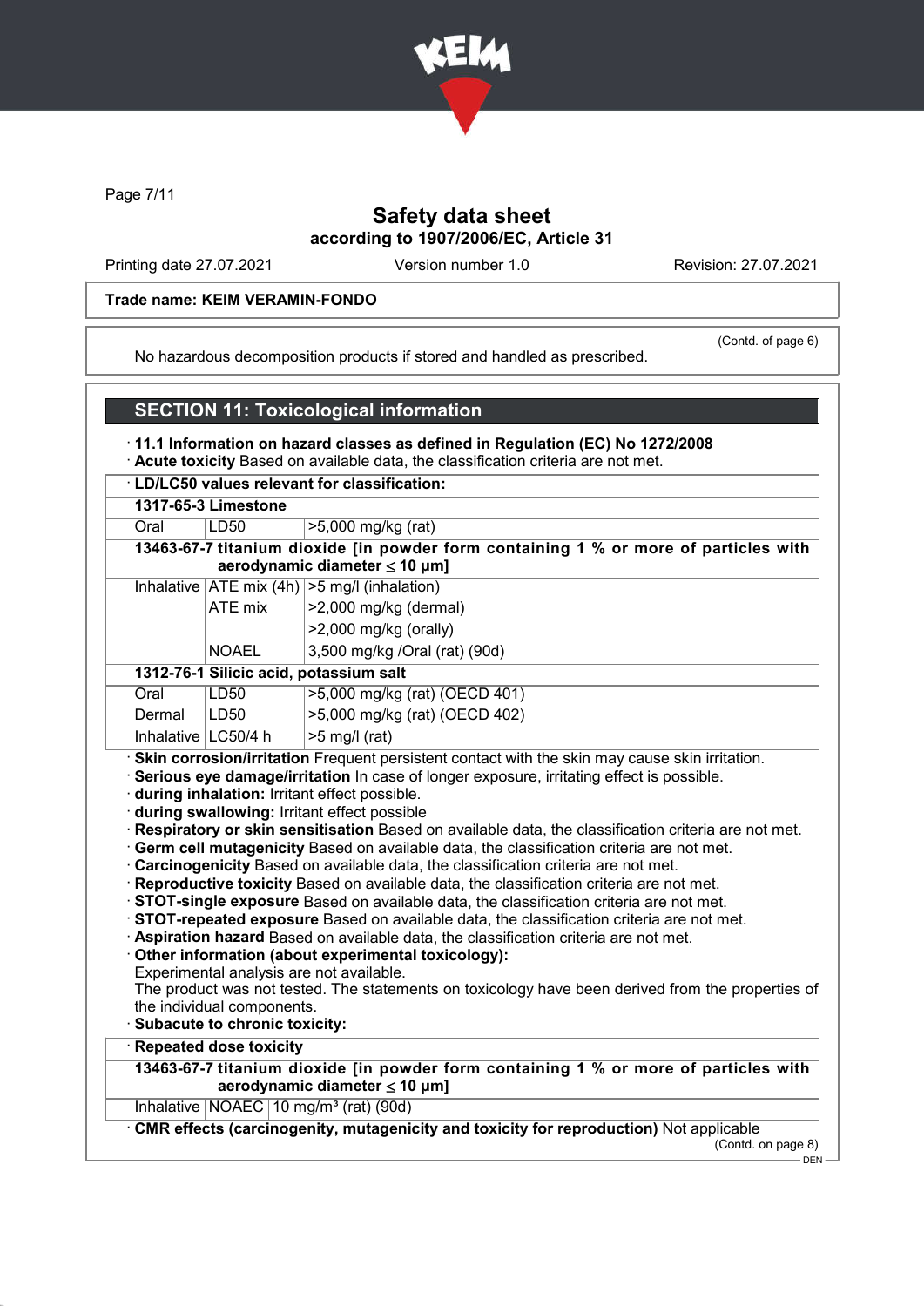

Page 8/11

# Safety data sheet according to 1907/2006/EC, Article 31

Printing date 27.07.2021 Version number 1.0 Revision: 27.07.2021

(Contd. of page 7)

## Trade name: KEIM VERAMIN-FONDO

## · 11.2 Information on other hazards

· Endocrine disrupting properties

None of the ingredients is listed.

# SECTION 12: Ecological information

· 12.1 Toxicity

· Aquatic toxicity:

1317-65-3 Limestone

EC 50/48h >1,000 mg/l (daphnia)

EC 50/72 h  $| > 200$  mg/l (algae)

LC 50/96 h  $|>10,000$  mg/l (fish)

|             | 13463-67-7 titanium dioxide [in powder form containing 1 % or more of particles with<br>aerodynamic diameter $\leq 10 \mu m$ ] |
|-------------|--------------------------------------------------------------------------------------------------------------------------------|
| <b>NOEC</b> | ≥100,000 mg/kg (sediment fresh water)                                                                                          |

- EC50 >100 mg/kg (freshwater alga) (OECD 201)
- EC 50 >10,000 mg/l (algae) (ISO 10253)
	- LC 50 >10,000 mg/l (marine fish) (OECD 203)
		- >1,000 mg/l (freshwater fish) (EPA-540/9-85-006)
		- >1,000 mg/l (daphnia) (OECD 202)

# 1312-76-1 Silicic acid, potassium salt

NOEC >1 mg/l (fish)

- >1 mg/l (invertebrates)
- EC 50/48h >100 mg/l (daphnia) (OECD 202)
- EC 50/72 h  $|>100$  mg/l (algae)
- LC 50/96 h  $>100$  mg/l (fish) (DIN EN ISO 7346-2)
- EC 0  $|>1,000$  mg/l (activated sludge) (30min)

· 12.2 Persistence and degradability No further relevant information available.

- · 12.3 Bioaccumulative potential No further relevant information available.
- · 12.4 Mobility in soil No further relevant information available.
- · 12.5 Results of PBT and vPvB assessment
- · PBT: Not applicable
- · vPvB: Not applicable
- · 12.6 Endocrine disrupting properties
- For information on endocrine disrupting properties see section 11.
- · 12.7 Other adverse effects
- · Additional ecological information:
- · AOX-indication:

Due to the substance of content which do not include organic jointed halogens, the product can not take influence on the AOX-load of the waste water.

(Contd. on page 9)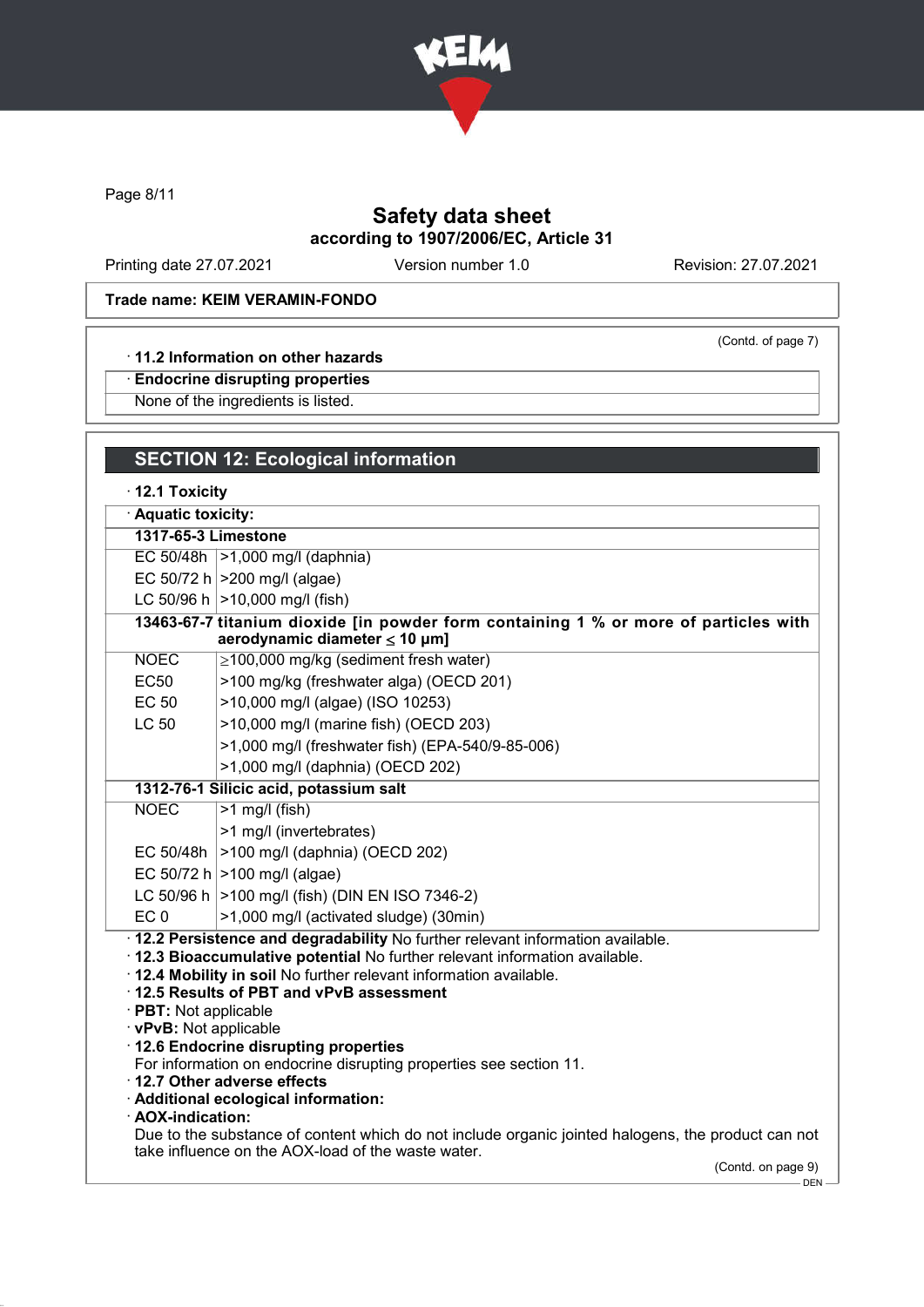

Page 9/11

# Safety data sheet according to 1907/2006/EC, Article 31

Printing date 27.07.2021 Version number 1.0 Revision: 27.07.2021

## Trade name: KEIM VERAMIN-FONDO

(Contd. of page 8) · According to the formulation contains the following heavy metals and compounds from the EU guideline NO. 2006/11/EC:

The product contains BaSO4, TiO2.

#### · General notes:

Do not allow product to reach ground water, water course or sewage system.

At present there are no ecotoxicological assessments.

The statements on ecotoxicology have been derived from the properties of the individual components.

Water hazard class 1 (German Regulation) (Self-assessment): slightly hazardous for water

## SECTION 13: Disposal considerations

#### · 13.1 Waste treatment methods

## **Recommendation**

Must not be disposed with household garbage. Do not allow product to reach sewage system. Disposal must be made according to official regulations.

· European waste catalogue

08 01 12 waste paint and varnish other than those mentioned in 08 01 11

· Uncleaned packaging:

· Recommendation: Disposal must be made according to official regulations.

· Recommended cleansing agents: Water, if necessary with cleansing agents.

# SECTION 14: Transport information

| ⋅14.1 UN number or ID number<br>· ADR, IMDG, IATA                              | Void           |                                |
|--------------------------------------------------------------------------------|----------------|--------------------------------|
| 14.2 UN proper shipping name<br>· ADR, IMDG, IATA                              | Void           |                                |
| 14.3 Transport hazard class(es)                                                |                |                                |
| · ADR, IMDG, IATA<br>· Class                                                   | Void           |                                |
| 14.4 Packing group<br>· ADR, IMDG, IATA                                        | Void           |                                |
| $\cdot$ 14.5 Environmental hazards:<br>$\cdot$ Marine pollutant:               | No.            |                                |
| 14.6 Special precautions for user                                              | Not applicable |                                |
| $\cdot$ 14.7 Maritime transport in bulk according to<br><b>IMO instruments</b> | Not applicable |                                |
|                                                                                |                | (Contd. on page 10)<br>$DEN -$ |
|                                                                                |                |                                |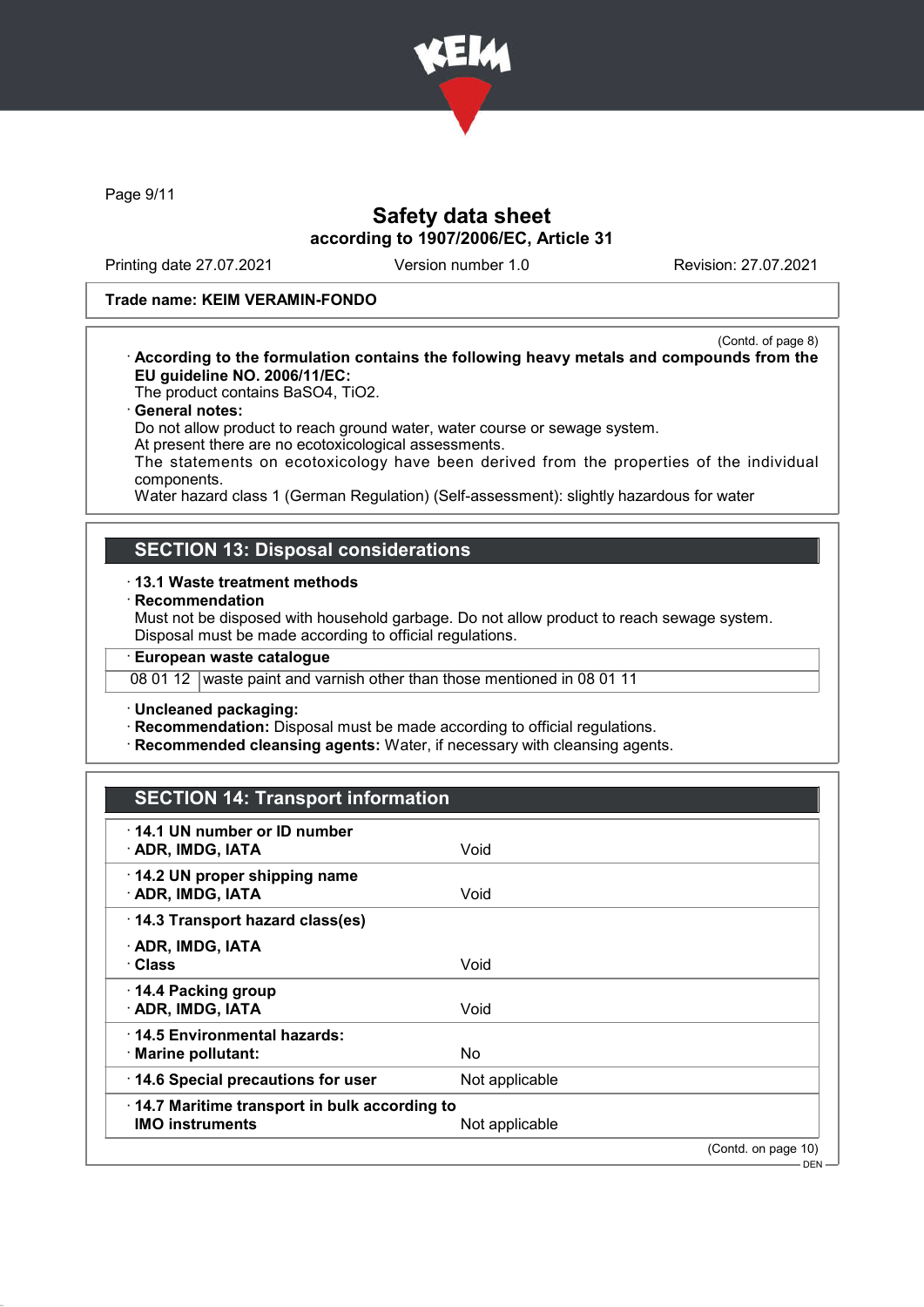

Page 10/11

# Safety data sheet according to 1907/2006/EC, Article 31

Printing date 27.07.2021 Version number 1.0 Revision: 27.07.2021

#### Trade name: KEIM VERAMIN-FONDO

|                                     | (Contd. of page 9)                                            |
|-------------------------------------|---------------------------------------------------------------|
| · Transport/Additional information: | No dangerous good in sense of these transport<br>regulations. |
| · UN "Model Regulation":            | Void                                                          |

# SECTION 15: Regulatory information

- · 15.1 Safety, health and environmental regulations/legislation specific for the substance or mixture
- · Labelling according to Regulation (EC) No 1272/2008
- For information on labelling please refer to section 2 of this document.
- · Directive 2012/18/EU
- · Named dangerous substances ANNEX I None of the ingredients is listed.
- · DIRECTIVE 2011/65/EU on the restriction of the use of certain hazardous substances in electrical and electronic equipment – Annex II

None of the ingredients is listed.

· National regulations:

· Waterhazard class: Water hazard class 1 (Self-assessment): slightly hazardous for water.

- · Other regulations, limitations and prohibitive regulations
- · Substances of very high concern (SVHC) according to REACH, Article 57 Not applicable · Product-Code/Giscode: BSW40
- · 15.2 Chemical safety assessment: A Chemical Safety Assessment has not been carried out.

# SECTION 16: Other information

This information is based on our present knowledge. However, this shall not constitute a guarantee for any specific product features and shall not establish a legally valid contractual relationship.

#### **Relevant phrases**

H315 Causes skin irritation.

H319 Causes serious eye irritation.

H351 Suspected of causing cancer.

- · Department issuing SDS: KEIMFARBEN Germany, Product safety department
- Abbreviations and acronyms: ADR: Accord relatif au transport international des marchandises dangereuses par route (European Agreement Concerning the International Carriage of Dangerous Goods by Road) IMDG: International Maritime Code for Dangerous Goods IATA: International Air Transport Association GHS: Globally Harmonised System of Classification and Labelling of Chemicals EINECS: European Inventory of Existing Commercial Chemical Substances ELINCS: European List of Notified Chemical Substances CAS: Chemical Abstracts Service (division of the American Chemical Society) TRGS: Technische Regeln für Gefahrstoffe (Technical Rules for Dangerous Substances, BAuA, Germany) LC50: Lethal concentration, 50 percent LD50: Lethal dose, 50 percent PBT: Persistent, Bioaccumulative and Toxic

(Contd. on page 11)